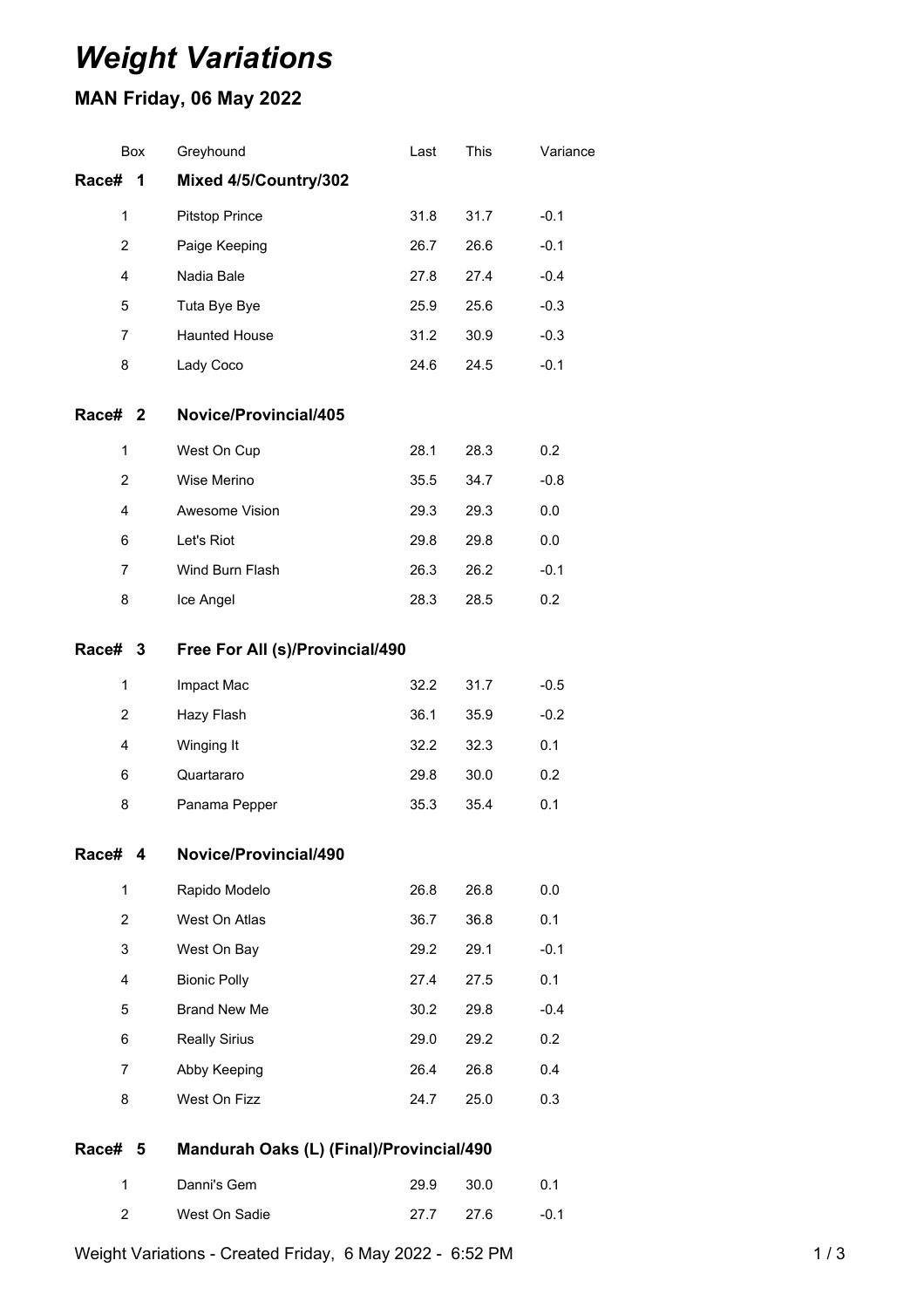## **MAN Friday, 06 May 2022**

|                | Box | Greyhound                       | Last | This | Variance |  |  |
|----------------|-----|---------------------------------|------|------|----------|--|--|
| 3              |     | Alaska's Girl                   | 27.7 | 27.9 | 0.2      |  |  |
| 4              |     | Incredible Pinto                | 25.2 | 25.3 | 0.1      |  |  |
| 5              |     | My Dad's Augie                  | 28.5 | 28.5 | 0.0      |  |  |
| 6              |     | Nova Nugget                     | 25.4 | 25.6 | 0.2      |  |  |
| 7              |     | Smooth Move                     | 25.9 | 25.7 | $-0.2$   |  |  |
| 8              |     | Safari Train                    | 26.5 | 26.2 | $-0.3$   |  |  |
| Race#          | 6   | Mixed 3/4/Provincial/405        |      |      |          |  |  |
| 1              |     | Bamsy's Boy                     | 32.5 | 32.1 | $-0.4$   |  |  |
| $\overline{2}$ |     | <b>Blackpool Bolt</b>           | 29.4 | 29.1 | $-0.3$   |  |  |
| 3              |     | West On Soho                    | 29.9 | 29.9 | 0.0      |  |  |
| 4              |     | Fire Cloud                      | 33.7 | 33.1 | $-0.6$   |  |  |
| 5              |     | Big If                          | 32.9 | 32.6 | $-0.3$   |  |  |
| 6              |     | Aston Casino                    | 32.6 | 33.1 | 0.5      |  |  |
| $\overline{7}$ |     | Steampunk Wolf                  | 31.9 | 31.7 | $-0.2$   |  |  |
| 8              |     | <b>Barriles</b>                 | 31.0 | 30.8 | $-0.2$   |  |  |
| Race#          | - 7 | Free For All (s)/Provincial/405 |      |      |          |  |  |
| 1              |     | Archibald                       | 30.4 | 30.2 | $-0.2$   |  |  |
| $\overline{2}$ |     | Bondi Monelli                   | 24.8 | 24.8 | 0.0      |  |  |
| 4              |     | <b>Bones Mccoy</b>              | 32.0 | 31.9 | $-0.1$   |  |  |
| 5              |     | Our Seabrook                    | 26.4 | 26.5 | 0.1      |  |  |
| 7              |     | Rage On Zatara                  | 30.8 | 30.9 | 0.1      |  |  |
| 8              |     | West On Fever                   | 33.5 | 33.3 | $-0.2$   |  |  |
| Race# 8        |     | Grade 5/Provincial/405          |      |      |          |  |  |
| 1              |     | Easy Kuna                       | 32.4 | 32.3 | $-0.1$   |  |  |
| $\overline{2}$ |     | Bravo Monelli                   | 33.6 | 33.2 | $-0.4$   |  |  |
| 3              |     | Orson Assassin                  | 35.6 | 35.5 | $-0.1$   |  |  |
| 4              |     | Georgia Flash                   | 28.1 | 28.2 | 0.1      |  |  |
| 5              |     | Unit                            | 25.0 | 24.9 | $-0.1$   |  |  |
| 6              |     | Mild Marcus                     | 30.9 | 30.8 | $-0.1$   |  |  |
| $\overline{7}$ |     | West On Grit                    | 34.5 | 33.4 | $-1.1$   |  |  |
| 8              |     | West On Harmony                 | 28.7 | 28.4 | $-0.3$   |  |  |
| Race# 9        |     | <b>Grade 5/Provincial/490</b>   |      |      |          |  |  |
| 1              |     | Initial It                      | 29.7 | 29.4 | $-0.3$   |  |  |
| 4              |     | Sitizano Rocks                  | 32.8 | 32.8 | 0.0      |  |  |
|                |     |                                 |      |      |          |  |  |

Weight Variations - Created Friday, 6 May 2022 - 6:52 PM 2/3